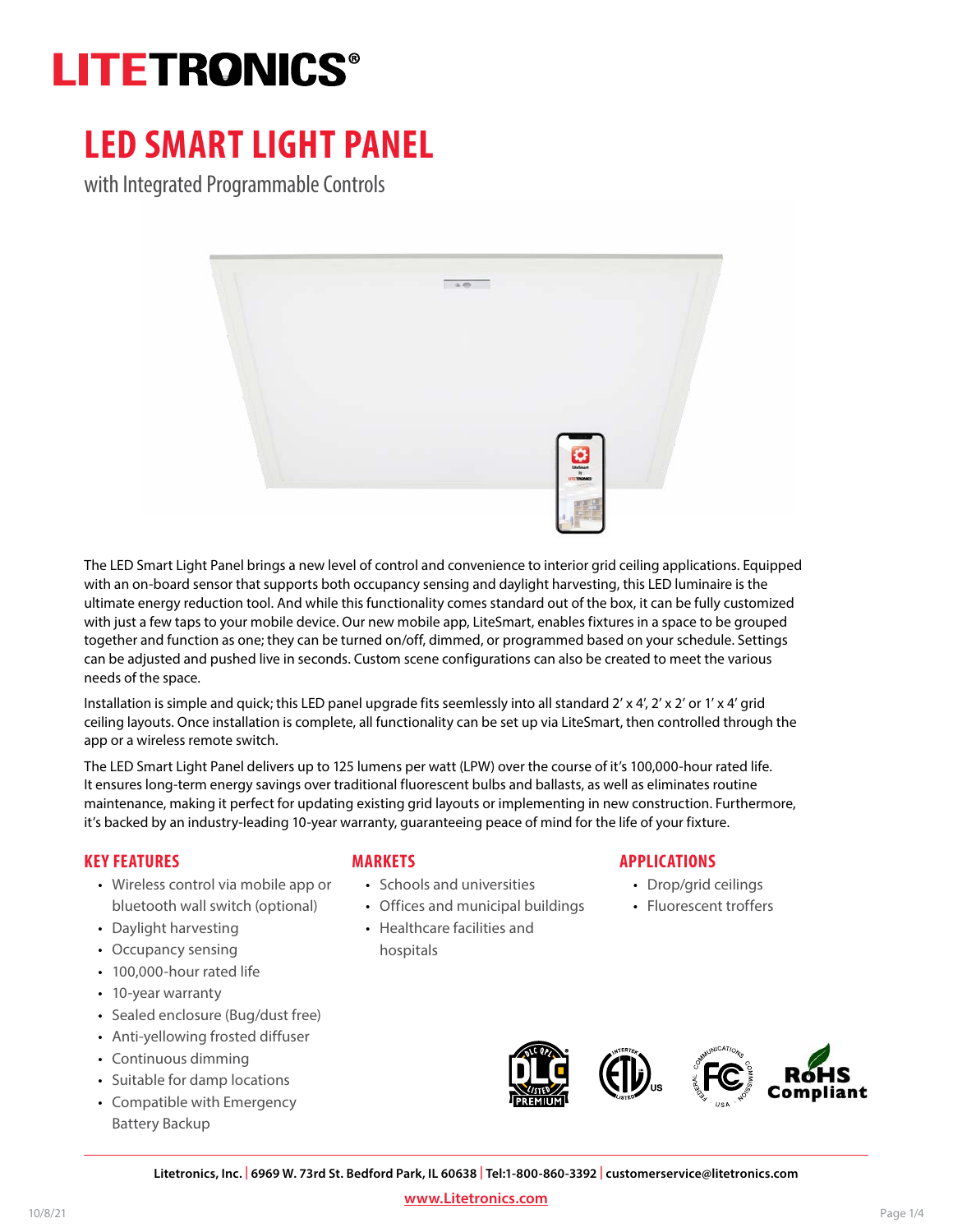### **SPECIFICATIONS**

**Average rated life:** 100,000 hours (@L70) **Warranty:** 10 years **Operating temp:** -4°F to 104°F (-20°C to 40°C) **Surge protection:** ANSI C82.77 compliant **Input voltage:** 120-277V **Input frequency:** 50/60Hz **Power factor:** ≥0.95 **LED driver type:** Class 2 **LED driver model:** 1x4 and 2x2 = P42UDL-A0920  $2X4 = P42UDI - A1020$ 

**CRI:** 80 **Lens type:** Polycarbonate frosted **Dimming:** 0-10VDC ANSI C137.x compliant **Minimum dimming:** 0% of rated lumen LED drive current **Location rating:** Damp **UL/cUL listed:** Yes **RoHS compliant:** Yes

### MOUNTING

**Standard:** T-bar grid (drop ceilings) **Wiring access:** 1/2" trade size knockouts

### **ACCESSORIES**

**Surface Mounting Kit Drywall Mounting Kit Suspension Mounting Kit Wireless Control Switch**

### DIMENSIONS



*Panel (2' x 4' shown here)*

### PRODUCT OVERVIEW AND INSTALLATION



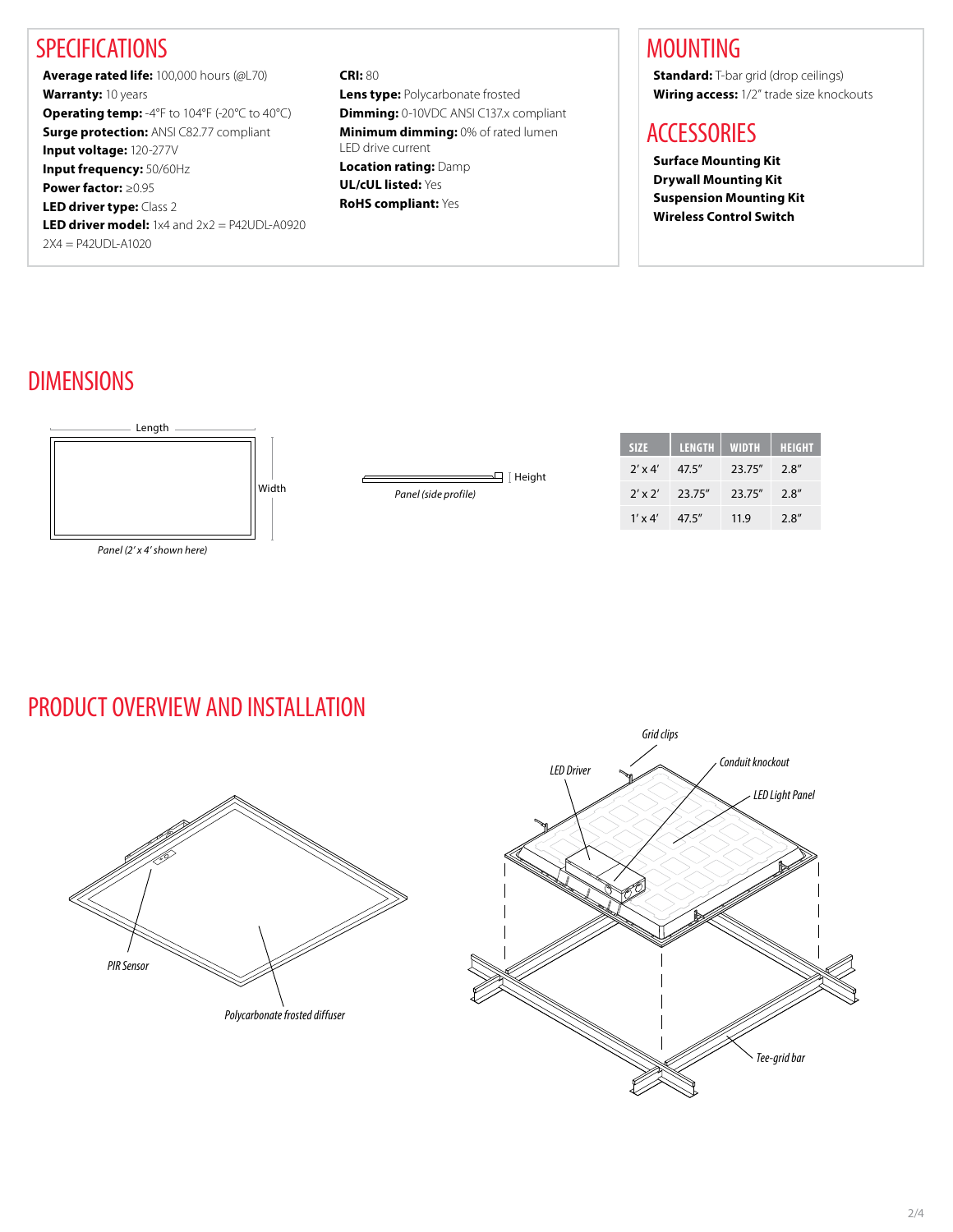### ORDERING INFORMATION

**2' X 2'**

| <b>MODEL#</b> | <b>DESCRIPTION</b>                      | <b>WATTAGE</b> | <b>CCT</b> | <b>LUMENS</b> |
|---------------|-----------------------------------------|----------------|------------|---------------|
| <b>PT235N</b> | 2X2 LED Smart Light Panel   36W   3500K | 36             | 3500       | 4,500         |
| <b>PT240N</b> | 2X2 LED Smart Light Panel   36W   4000K | 36             | 4000       | 4,500         |
| <b>PT250N</b> | 2X2 LED Smart Light Panel   36W   5000K | 36             | 5000       | 4,500         |

#### **2' X 4'**

| <b>MODEL#</b> | <b>DESCRIPTION</b>                      | <b>WATTAGE</b> | <b>CCT</b> | <b>LUMENS</b> |
|---------------|-----------------------------------------|----------------|------------|---------------|
| <b>PT435N</b> | 2X4 LED Smart Light Panel   50W   3500K | 50             | 3500       | 6,250         |
| <b>PT440N</b> | 2X4 LED Smart Light Panel   50W   4000K | 50             | 4000       | 6,250         |
| <b>PT450N</b> | 2X4 LED Smart Light Panel   50W   5000K | 50             | 5000       | 6,250         |

#### **1' X 4'**

| <b>MODEL#</b> | <b>DESCRIPTION</b>                      | <b>WATTAGE</b> | <b>CCT</b> | <b>LUMENS</b> |
|---------------|-----------------------------------------|----------------|------------|---------------|
| <b>PT135N</b> | 1X4 LED Smart Light Panel   36W   3500K | 36             | 3500       | 4,500         |
| <b>PT140N</b> | 1X4 LED Smart Light Panel   36W   4000K | 36             | 4000       | 4,500         |
| <b>PT150N</b> | 1X4 LED Smart Light Panel   36W   5000K | 36             | 5000       | 4,500         |

#### **BLUETOOTH CONTROL SWITCHES**

| <b>MODEL#</b> | <b>DESCRIPTION</b>                          | <b>USAGE</b>                                                                                               |
|---------------|---------------------------------------------|------------------------------------------------------------------------------------------------------------|
| BCS01         | Bluetooth control switch (batteries needed) | Used to control functionality of the fixture; on/off,<br>dimming, daylight harvesting and scene selection. |
| BCS02         | Solar bluetooth control switch              | Used to control functionality of the fixture; on/off,<br>dimming, daylight harvesting and scene selection. |



#### **DRYWALL MOUNT KIT**

| MODEL#         | <b>DESCRIPTION</b>    | <b>USAGE</b>                                | <b>OUTSIDE DIMENSIONS</b> |
|----------------|-----------------------|---------------------------------------------|---------------------------|
| <b>FPAM224</b> | 2x4 Drywall Mount Kit | Recess mount 2x4 Panels in ceiling surfaces | 47.85" x 23.94" x 2.44"   |
| <b>FPAM222</b> | 2x2 Drywall Mount Kit | Recess mount 2x2 Panels in ceiling surfaces | 24.07" x 23.94" x 2.44"   |
| <b>FPAM221</b> | 1x4 Drywall Mount Kit | Recess mount 1x4 Panels in ceiling surfaces | 47.85" x 11.97" x 2.44"   |

#### **SURFACE MOUNT KIT**

| <b>MODEL#</b>  | <b>DESCRIPTION</b>    | <b>USAGE</b>                                 | <b>OUTSIDE DIMENSIONS</b> |
|----------------|-----------------------|----------------------------------------------|---------------------------|
| PTAM204        | 2x4 Surface Mount Kit | Surface mount 2x4 Panels to ceiling surfaces | 47.85" x 23.94" x 3.1875" |
| <b>PTAM202</b> | 2x2 Surface Mount Kit | Surface mount 2x2 Panels to ceiling surfaces | 24.07" x 23.94" x 3.1875" |
| <b>PTAM301</b> | 1x4 Surface Mount Kit | Surface mount 1x4 Panels to ceiling surfaces | 47.85" x 11.97" x 3.1875" |

#### **SUSPENSION MOUNT KIT**

| <b>MODEL#</b>  | <b>DESCRIPTION</b>       | <b>USAGE</b>                    | <b>WEIGHT RATING</b> | <b>LIDISTANCE FROM CEILING I</b> |
|----------------|--------------------------|---------------------------------|----------------------|----------------------------------|
| <b>PTAM214</b> | 2x4 Suspension Mount Kit | Suspend 2x4 Panels from ceiling | 25 lbs               | 4.45'                            |
| <b>PTAM212</b> | 2X2 Suspension Mount Kit | Suspend 2x2 Panels from ceiling | 25 lbs               | 4.45'                            |
| <b>PTAM211</b> | 1X4 Suspension Mount Kit | Suspend 1x4 Panels from ceiling | 25 lbs               | 4.45'                            |

#### **EMERGENCY BATTERY BACKUP**

| <b>MODEL#</b>      | <b>DESCRIPTION</b>                   | <b>USAGE</b>                                                                                                                                                         |
|--------------------|--------------------------------------|----------------------------------------------------------------------------------------------------------------------------------------------------------------------|
| EB <sub>10</sub> N | 10W Emergency Battery Backup         | Supplies battery backup to an individual fixture for up to 90 minutes.<br>Must be ordered with EBCM or EBAM indicator module.                                        |
| <b>EBCM</b>        | Ceiling-mounted Indicator<br>Module  | In grid ceiling applications, this unit connects to the EB10 and is recess mounted<br>in an adjacent panel where it displays the unit's current status of operation. |
| EBAM               | Adhesive-mounted Indicator<br>Module | In drywall/open ceiling applications, this unit connects to the EB10 and is<br>mounted via adhesive, where it displays the unit's current status of operation.       |